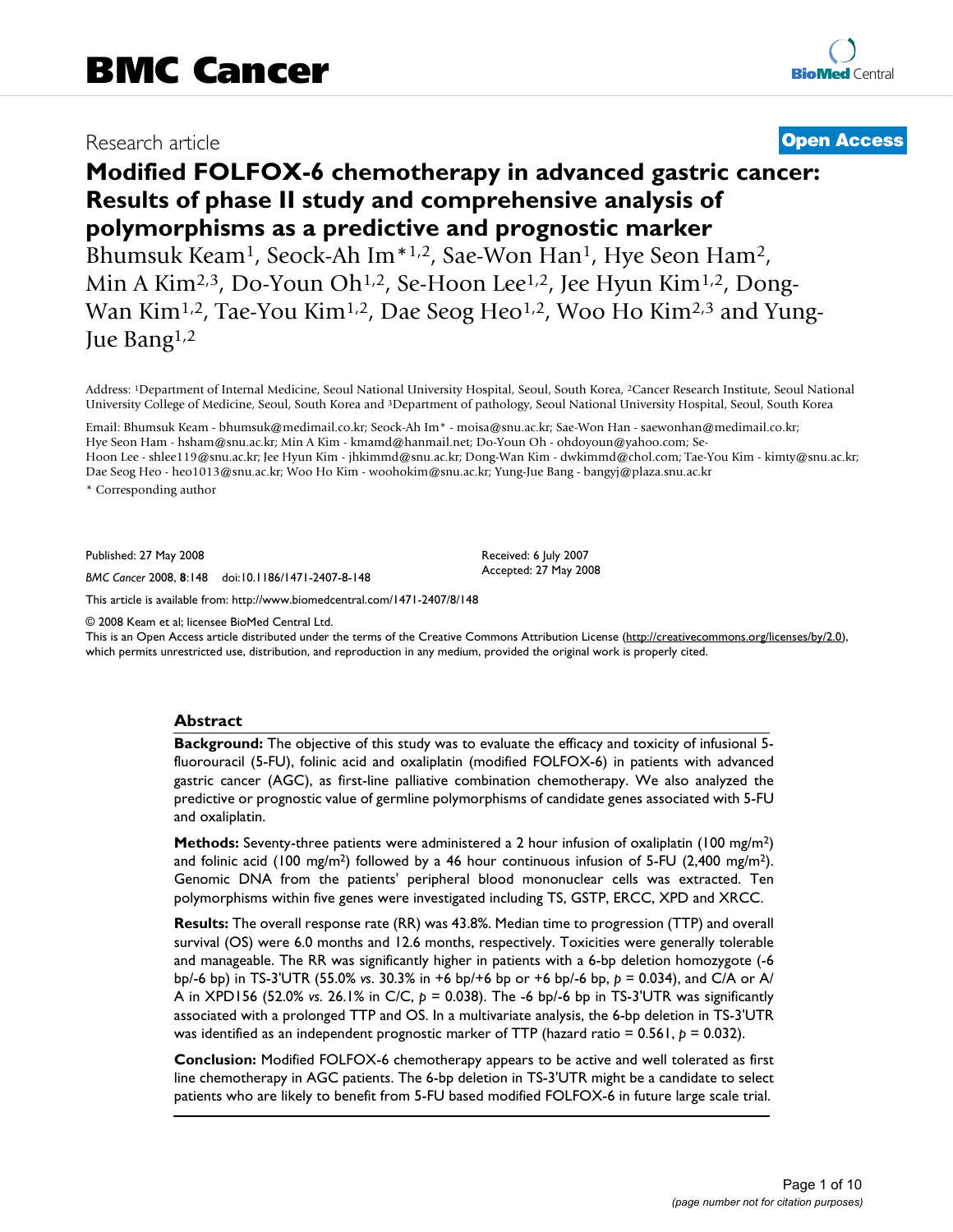# **Background**

Despite improvements in the early detection of gastric cancer, a significant proportion of patients present with inoperable stages where chemotherapy is required. 5 fluorouracil (5-FU) remains the main chemotherapeutic agent for the treatment of gastric cancer, and combination chemotherapy with 5-FU has shown an improved clinical outcomes [1]. 5-FU with cisplatin showed an effective clinical outcome [2], however, toxicities were considerable [1]. Oxaliplatin, another platinum based agent, has a more favorable tolerability profile than cisplatin. Hence, a combination chemotherapy of 5-FU with oxaliplatin has been investigated in numerous phase II studies, using different doses and schedules [3-7]. However it remains to be clarified which is the best combination, with the highest efficacy and lowest toxicity. Thus, we conducted a phase II trial of 5-FU, folinic acid and oxaliplatin (a modified FOL-FOX-6 regimen) in advanced gastric cancer (AGC) patients as a first line palliative chemotherapy.

Another problem in chemotherapy of AGC is the selection of patients who might benefit from specific chemotherapy. One promising therapeutic challenge is to identify genetic markers based on pharmacogenomics. Genomic polymorphism can influence drug transport, metabolism and cellular response, and lead to individual variations in terms of the response and toxicity and even to overall survival [8,9]. A number of studies have investigated the relationships between treatment outcomes and individual genetic polymorphisms which will determine the efficacies and toxicities of chemotherapeutic agents, especially of 5-FU and platinum agents.

The antitumor effect of 5-FU has ascribed to the competitive inhibition of thymidylate synthase (TS) [10]. A high intratumoral TS expression has been correlated with resistance to 5-FU and a poor clinical outcome in colorectal cancer [11-14]. Several polymorphisms in TS may influence TS mRNA transcription, stability, or protein expression. Polymorphisms with double or triple repeats of a 28-base pair (bp) sequence in the enhancer region (ER) are known to be associated with the efficacy and toxicity of 5-FU [15-17]. The -6 bp/-6 bp deletion polymorphism in the 3'UTR of TS is associated with decreased mRNA stability in vitro and lower intratumoral TS expression *in vivo*. Further, the 6 bp polymorphism varies greatly within different ethnic populations and is in linkage disequilibrium with the TS 5' tandem repeat enhancer polymorphism [18]. A functional G/C single nucleotide polymorphism (SNP) within a second repeat of triple repeat (3R) allele was found to determine two additional alleles (3G or 3C) at this locus [19]. *In vitro*, the 3G containing genotype showed a higher TS mRNA expression [19,20].

Oxaliplatin has antitumor activity by virtue of its ability to form platinum-DNA adducts. Bulky platinum-DNA adducts are mainly repaired by the nucleotide excision repair pathway, in which proteins of the excision repair cross-complementation 1 (ERCC1), xeroderma pigmentosum group D (XPD, also known as ERCC2) and X-ray repair cross-complementing group (XRCC), have important roles [13,21]. ERCC, XPD and XRCC contain SNPs that may confer different activities to platinum agents, thus modifying the clinical outcome [22-24]. Glutathione S- transferase  $\pi$  1 (GSTP1), which is involved in platinum detoxification, also has a polymorphism that is associated with prolonged survival in cisplatin-treated gastric cancer [25,26].

The primary endpoint of this study was to evaluate the efficacy in terms of response rate and the secondary endpoints of this study were to evaluate the efficacy in terms of time to progression, overall survival and toxicity of modified FOLFOX-6 chemotherapy in AGC patients. Exploratory pharmacogenomic collateral study was performed to identify the predictive or prognostic value of germline polymorphisms of candidate genes associated with 5-FU and oxaliplatin.

# **Methods**

# *Patients*

Patients with metastatic or relapsed AGC were enrolled in this prospective phase II clinical trial. Patients were administered a modified FOLFOX-6 regimen composed of a 2 hours infusion of oxaliplatin (100 mg/m2) and folinic acid (100 mg/m<sup>2</sup>), followed by a 46 hour continuous infusion of 5-FU (2,400 mg/m<sup>2</sup>), as a first-line palliative chemotherapy. Treatment was repeated every 2 weeks until disease progression, patient refusal or unacceptable adverse reactions.

Eligibility criteria included: 1) pathologically confirmed gastric adenocarcinoma with a bi-dimensionally measurable lesion; 2) no prior chemotherapy except adjuvant chemotherapy administered more than 6 months previously; 3) ECOG performance 0–2; 4) adequate bone marrow, hepatic, and renal functions. ECOG performance status [27] defined as follows: ECOG 0-fully active, able to carry on all pre-disease performance without restriction; ECOG 1-restricted in physically strenuous activity but ambulatory and able to carry out work of a light or sedentary nature; ECOG 2 – ambulatory and capable of all self care but unable to carry out any work activities; ECOG3 – capable of only limited self care, confined to bed or chair more than 50% of waking hours; ECOG 4 – completely disabled.

Patients received a blood test for toxicity every cycle and were re-evaluated every 3 cycles by abdominal computed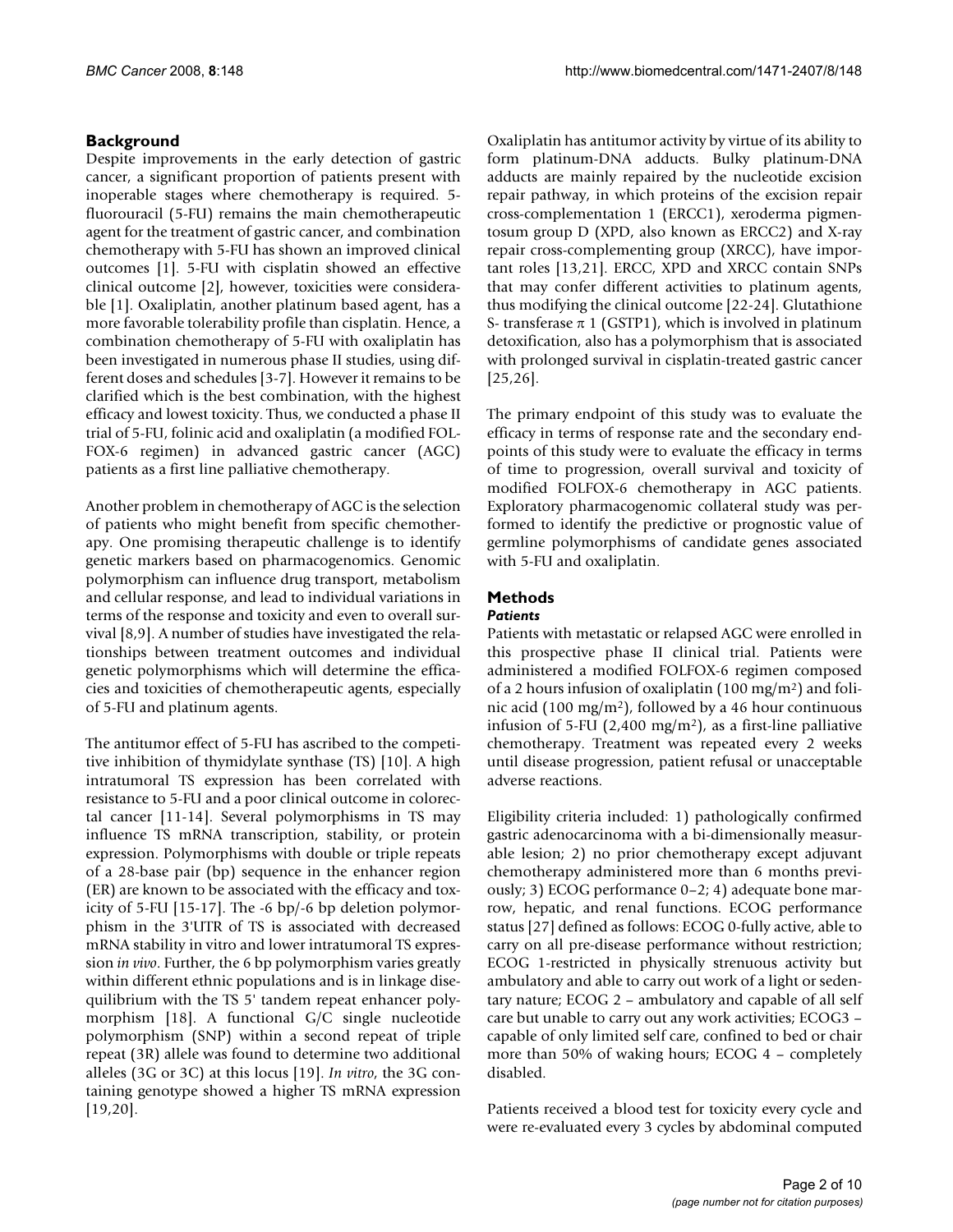tomography. The tumor responses were evaluated using WHO criteria [28] and all responses were confirmed at least 4 weeks after initial assessment. Toxicity was graded according to National Cancer Institute common terminology criteria for adverse events (CTCAE version 3.0). Peripheral sensory neuropathy was also graded according to same toxicity criteria. In the event of toxicity, dose modification and treatment delays were performed according to the protocol. Dose modification of oxaliplatin to 85 mg/m2 was planned if the patient experienced grade 2 or 3 sensory neuropathy and we strictly followed the protocol which permitted the initiation of chemotherapy after recovery from all toxicities less than grade 2.

# *Genotyping*

To evaluate the clinical usefulness of germline genotyping, we analyzed peripheral blood samples that were obtained from patients with informed consent. Genomic DNA was extracted from peripheral blood samples using QIAmp DNA blood kits (Qiagen Inc, Valencia, CA, USA), and each polymorphism was analyzed using polymerase chain reaction-restriction fragment length polymorphism methods. Table 1 summarizes the primer sequences, the restriction enzymes used [15,16,19,29-34]. The polymor-

**Table 1: Primer sequences and restriction enzymes**

phisms investigated included TS (28-bp repeat in enhancer region [16], G/C SNP in the 3R allele [19], a 6 bp deletion in 3'UTR [15]), GSTP1 (Ile105Val [29]), ERCC1 (Asn118Asn [30], C8092A [31]), XPD (Arg156Arg [32], Asp312Asn [33], Lys751Gln [33]), and XRCC (Arg399Gln [34]).

The study protocol was reviewed and approved by the institutional review board of Seoul National University Hospital.

# *Statistical analyses*

A single-stage design by A'Hern is chosen for definition of the total number of patients required for the phase II study [35]. We set response rate of 35% as the target activity level [6] and chose 20% as the lowest response rate. Our study is designed to have 90% power to accept the hypothesis and 5% significance to reject the hypothesis. In this phase II study, at least 73 evaluable patients will be required to be enrolled. Associations between response rate and polymorphism were assessed by a Chi-square test and Fisher's exact test, where appropriate. To verify allelic frequencies, a Chi-square test was used to confirm agreement with the Hardy-Weinberg equilibrium. Time to pro-

| Gene               | Polymorphisms                        | Location          | Primer                              | Restriction<br>enzyme | References |
|--------------------|--------------------------------------|-------------------|-------------------------------------|-----------------------|------------|
| TS (Ch 18p11.32)   | 2R or 3R VNTR in ER*                 | <b>ER (5'UTR)</b> | Forward: GTGGCTCCTGCGTTTCCCCC       |                       | 16         |
|                    |                                      |                   | Backward:                           |                       |            |
|                    |                                      |                   | GCTCCGAGCCGGCCACAGGCATGGCGCGG       |                       |            |
|                    | G/C SNP in 3R                        | 5'UTR             | Forward:: GTGGCTCCTGCGTTTCCCCC      | Hae III               | 9          |
|                    |                                      |                   | Backward:                           |                       |            |
|                    |                                      |                   | GCTCCGAGCCGGCCACAGGCATGGCGCGG       |                       |            |
|                    | 6 bp insertion $(+)/$<br>deletion(-) | 3'UTR             | Forward: CAAATCTGAGGGAGCTGAGT       | Dra I                 | 15         |
|                    |                                      |                   | Backward: CAGATAAGTGGCAGTACAGA      |                       |            |
| GSTPI (Ch.IIqI3)   | A/G, Ile105Val                       | Exon <sub>5</sub> | Forward: CTCTATGGGAAGGACCAGCA       | BsmA I                | 29         |
|                    |                                      |                   | Backward: TGAGGGCACAAGAAGCCCCT      |                       |            |
| ERCCI (Ch.19q13.2) | C/T. Asn I 18Asn                     | Exon4             | Forward: TCATCCCTATTGATGGCTTCTGCCC  | BsrD I                | 30         |
|                    |                                      |                   | Backward: GACCATGCCCAGAGGCTTCTCATAG |                       |            |
|                    | C8092A                               | 3'UTR             | Forward: CAGAGACAGTGCCCCAAGAG       | Mbo II                | 31         |
|                    |                                      |                   | Backward: GGGCACCTTCAGCTTTCTTT      |                       |            |
| $XPD$ (Ch.19q13.3) | C/A, Arg156Arg                       | Exon6             | Forward: CACACCTGGCTCATTTTTGTAT     | Tfi I                 | 32         |
|                    |                                      |                   | Backward: TCATCCAGGTTGTAGATGCCA     |                       |            |
|                    | G/A, Asp312Asn                       | Exon 10           | Forward:                            | Sty I                 | 33         |
|                    |                                      |                   | CTGTTGGTGGGTGCCCGTATCTGTTGGTCT      |                       |            |
|                    |                                      |                   | Backward:                           |                       |            |
|                    |                                      |                   | (TAATA)TCGGGGCTCACCCTGCAGCACTTCCT   |                       |            |
|                    | A/C, Lys751Gln                       | Exon23            | Forward: GCCCGCTCTGGATTATACG        | Pst I                 | 33         |
|                    |                                      |                   | Backward: CTATCATCTCCTGGCCCCC       |                       |            |
| XRCC (Ch.19q13.2)  | G/A, Arg399Gln                       | Exon 10           | Forward: TTGTGCTTTCTCTGTGTCCA       | Msp I                 | 34         |
|                    |                                      |                   | Backward: TCCTCCAGCCTTTTCTGATA      |                       |            |

Ch, chromosome; VNTR, variable number tandem repeats; UTR, untranslated region; ER, enhancer region; TS, thymidylate synthase; GSTP, glutathione S- transferase π; ERCC1, excision repair cross-complementation 1; XPD, xeroderma pigmentosum group D; XRCC, X-ray repair cross-

complementing group.

\*VNTR polymorphism is a double repeat (2R) or triple repeat (3R) of 28-bp sequence in TS 5'UTR.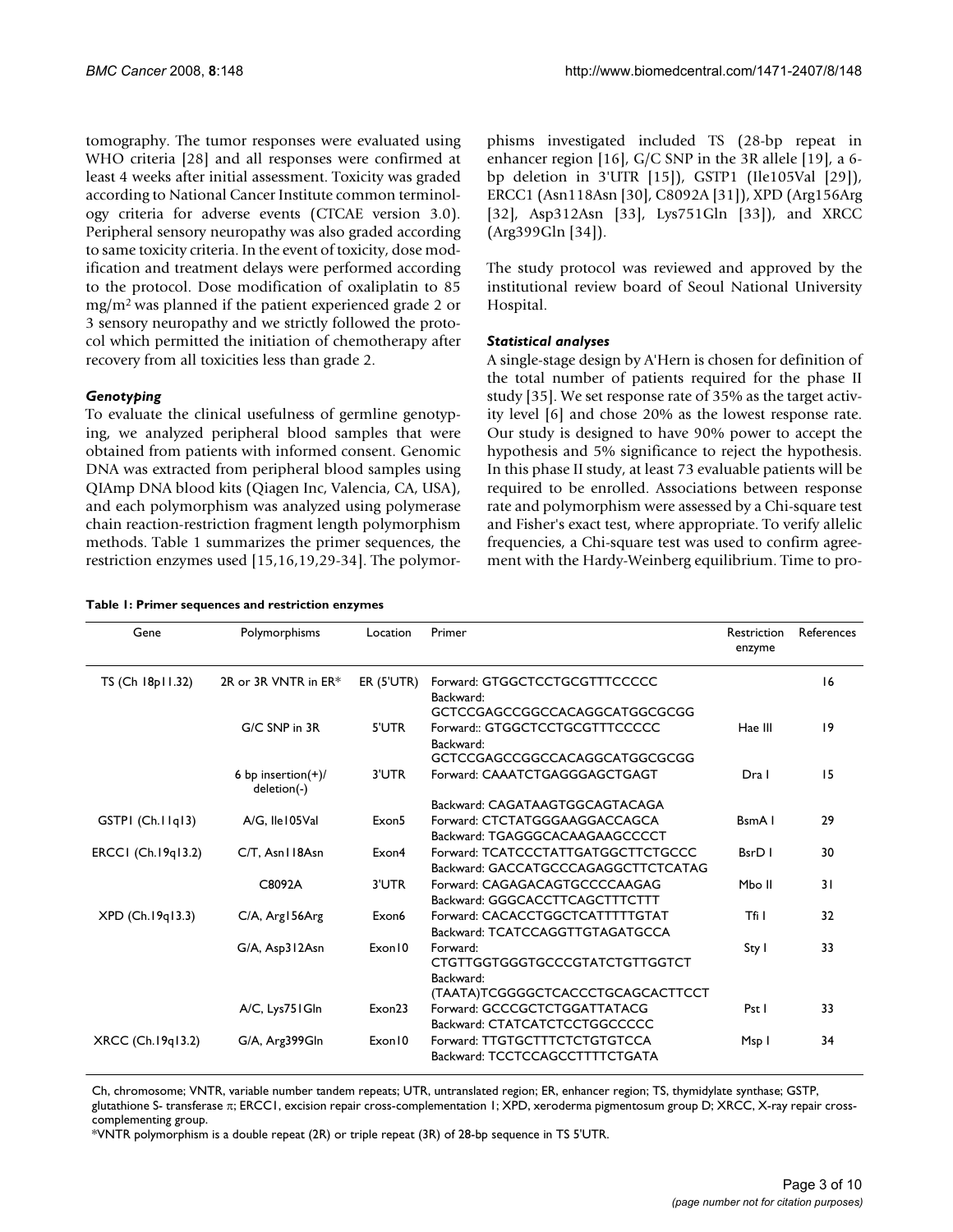#### **Table 2: Patient characteristics**

| Characteristics      | No. of Pts $(N = 73)$ | %    |
|----------------------|-----------------------|------|
| Sex                  |                       |      |
| Male                 | 48                    | 65.8 |
| Female               | 25                    | 34.2 |
| Age, years           |                       |      |
| median               | 59                    |      |
| range                | $24 - 77$             |      |
| Performance status   |                       |      |
| ECOG <sub>0-1</sub>  | 60                    | 82.2 |
| ECOG 2               | 13                    | 17.8 |
| Histopathologic type |                       |      |
| Intestinal type      | 47                    | 64.4 |
| Diffuse type         | 23                    | 31.5 |
| Unknown              | 3                     | 4.1  |
| Disease status       |                       |      |
| Relapsed             | 19                    | 26.0 |
| Initial stage IV     | 54                    | 74.0 |
| Metastatic site      |                       |      |
| Liver                | 30                    | 41.1 |
| Peritoneum           | 29                    | 39.7 |
| LN (distant MI node) | 23                    | 31.5 |
| Others               | 18                    | 24.7 |

ECOG, eastern cooperative oncology group; LN, lymph node.

gression (TTP) was defined as the interval between the initiation of treatment and the date when disease progression was first documented, or the date of death from any cause. Overall survival (OS) was measured from the date of treatment initiation to the date of death. Median TTP and OS according to prognostic factors were calculated using the Kaplan-Meier method. Multivariate analyses were carried out using Cox proportional hazard regression models for TTP and OS. All values were two sided and statistical significance was accepted at the *p* < 0.05 level. SPSS version 12.0 software (SPSS, Inc., Chicago, IL, USA) was used for all statistical analyses.

### *Cell culture and 5-FU sensitivity*

Seven human gastric cancer cell lines (SNU 1, 5, 16, 484, 601, 620 and 638, obtained from the Korean Cell Line Bank, Seoul, Korea) were examined. Genotypes of each cell line were determined by same methods as described above. Equal numbers of cells harvested during the exponential growth phase were plated in 100 μl per well with various concentrations (0.1 nM to 50 μM, diluted in semilog fashion) for 72 hours. The growth inhibition was assessed using the 3-(4,5-dimethylthiazol-2-yl)-2,5 diphenyltetrazolium bromide test (MTT test; Sigma, St Louis, MO, USA) and the concentrations required to inhibit cell growth by 50% ( $IC_{50}$ ) were calculated.

#### *Western blot*

TS protein expressions were determined by Western immunoblotting, as previously described [36]. Equivalent amounts of protein were processed by 12% SDS-PAGE,

and electroblotted on to Hybond ECL nitrocellulose membranes, which were blocked overnight using blocking buffer, and then incubated with primary antibody against human TS (monoclonal mouse anti-TS antibody 1:1000 dilution in blocking buffer; TS Ab-1, clone TS106, Neomarkers). Proteins were detected by enhanced chemiluminescence. For the semiquantitative analysis of Western blots, subsaturated autoradiograms were scanned and signals were analyzed by densitometry (TINA 2.09 software; Raytest, Straubenhardt, Germany).

### **Results**

#### *Patient characteristics and clinical outcomes*

Eighty patients were included in this trial and 7 patients were lost to follow up. A total of 73 patients, composed of 48 men and 25 women, with a median age of 59 years (range: 24–77) were finally evaluated in the study which ran from March 2003 to March 2005. The clinical characteristics of patients are summarized in Table 2. During a median follow-up of 21.2 months, 42 death events and 68 progression events occurred. A total of 470 cycles of modified FOLFOX-6 were delivered with a median number of 6 cycles per patient (range, one to 12). Dose intensity level was 83.2%. The median cumulative dose for oxaliplatin was 570 mg/m2. The overall response rate (RR) was 43.8% (Table 3). The median TTP and OS were 6.0 months (95% CI, 4.8–7.2 months) and 12.6 months (95% CI, 8.7–16.5 months), respectively. Only performance status was found to be a statistically significant prognostic factor for TTP (6.3 months in ECOG 0–1 *vs*. 3.7 months in ECOG 2,  $p = 0.037$ ). RR, TTP and OS were not different according to histotype (diffuse *vs*. intestinal type). Otherwise no significant association was observed between patient characteristics and clinical outcomes.

#### *Toxicities*

Severe hematologic toxicities were uncommon (Table 4). The main grade 3 and 4 toxicity (per patients) was neutropenia (11.0%). Non-hematologic toxicities were mild and 1.4% experienced grade 3 peripheral neuropathy. No febrile neutropenia was observed. Toxicities were generally brief, reversible and manageable.

#### *Correlation between genotypes and response rates*

We analyzed 10 germline polymorphisms within 5 genes. All observed genotype frequencies were in agreement with the Hardy-Weinberg equilibrium. The genotype distributions of -6 bp/-6 bp, +6 bp/-6 bp and +6 bp/+6 bp were observed in 40 (54.8%), 30 (41.1%) and 3 (4.1%), respectively. The frequencies of 3G containing genotype and non-3G containing genotype were 69.9% and 28.8%, respectively. Table 5 compares RR and polymorphisms. RR was significantly higher in patients with a -6 bp/-6 bp homozygote in TS-3'UTR (55.0% *vs*. 30.3% in +6 bp/+6 bp or  $+6$  bp/ $-6$  bp,  $p = 0.034$ ). There was no difference in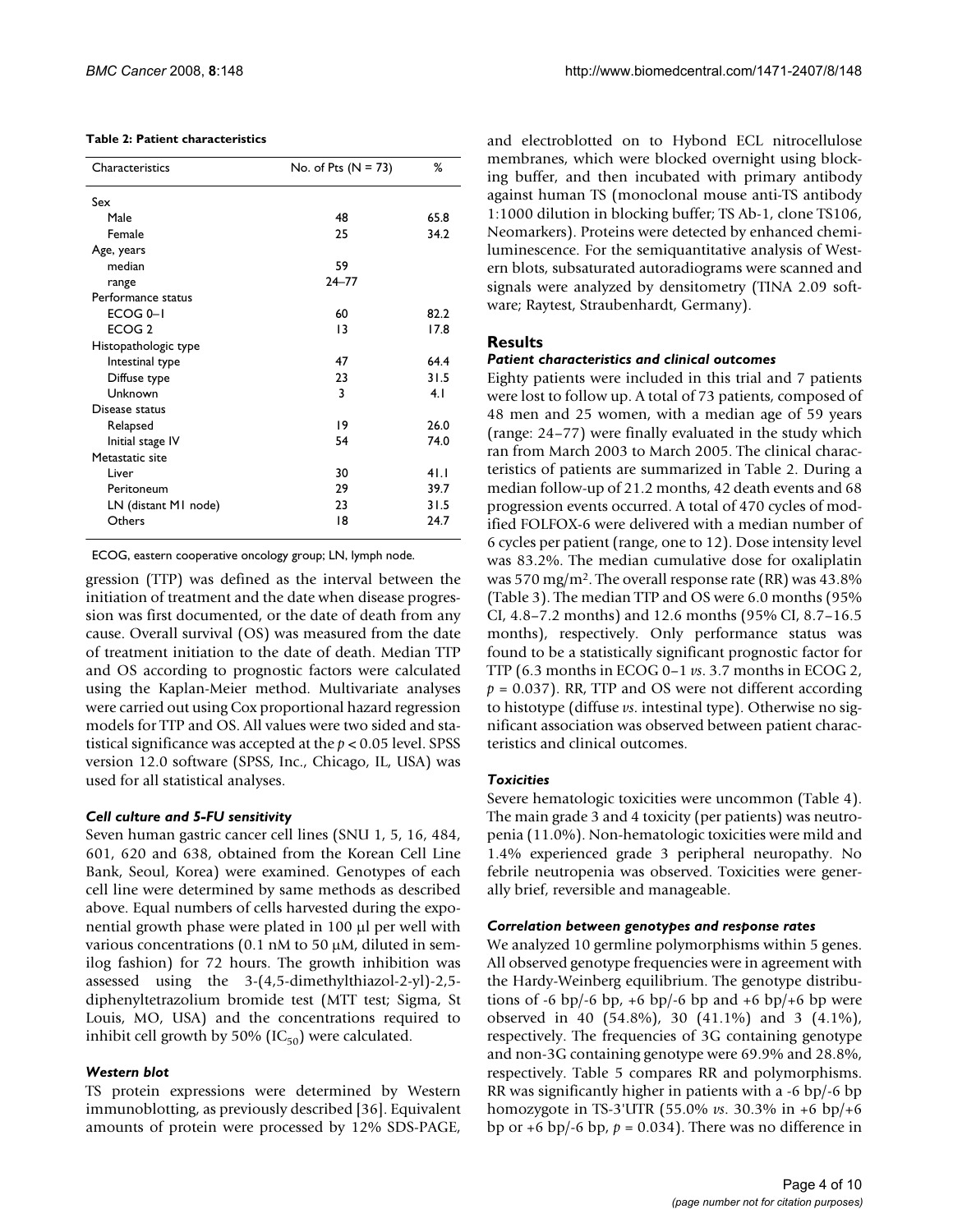| Response            | No. of Pts $(\%)$ |  |  |  |  |
|---------------------|-------------------|--|--|--|--|
| Complete response   | 0(0.0)            |  |  |  |  |
| Partial response    | 32 (43.8)         |  |  |  |  |
| Stable disease      | 21(28.8)          |  |  |  |  |
| Progressive disease | 20(27.4)          |  |  |  |  |

RR according to TS enhancer region polymorphism (47.1% in 3G containing genotype *vs*. 33.3% in non-3G containing genotype,  $p = 0.285$ ). In XPD Arg156Arg, a higher RR was observed in C/A or A/A genotypes compared with the C/C genotype (52.0% *vs*. 26.1%, *p* = 0.038). The other polymorphisms were not found to be significantly associated with RR. No association was observed between polymorphisms and toxicities (data not shown).

# *Time to progression, overall survival, and the correlation with genotype*

Among the polymorphisms investigated, only the 6-bp deletion homozygote (-6 bp/-6 bp) in TS-3'UTR was found to be significantly associated with a favorable TTP and OS. The TTP of patients with -6 bp/-6 bp in TS-3'UTR was 6.3 months, whereas that of patients with  $+6$  bp/ $+6$ bp or  $+6$  bp/-6 bp was 4.7 months ( $p = 0.014$ , *p*-value based on log rank test), and a significant difference was also observed between these genotypes in terms of OS (17.8 months in -6 bp/-6 bp *vs*. 10.3 months in +6 bp/+6 bp or  $+6$  bp/ $-6$  bp,  $p = 0.032$ , *p*-value based on log rank test). In Figure 1 Kaplan-Meier plots are shown and reveal the relationship between TTP and OS according to the TS-3'UTR polymorphism. In addition, a prolonged TTP was observed in the C/A or A/A genotype of XPD Arg156Arg (6.2 months *vs*. 4.1 months in C/C, *p* = 0.022). However, no association was observed for the other polymorphisms and TTP or OS (Table 6). Variables showing association with TTP in univariate analysis with *p* < 0.10 (6-bp deletion in TS-3'UTR, XPD- Arg156Arg, XPD-Asp312Asn, performance status) were included for multivariate analysis using Cox proportional hazard regression models. In multivariate analysis, TS-3'UTR was identified as an independent prognostic marker of survival (Table 7). The 6-bp deletion in TS-3'UTR was independently associated with a prolonged TTP. (Hazard Ratio [HR] = 0.561).

# *Correlations between in vitro data and the TS polymorphism*

The above clinical result led to further investigation for theoretical confirmation in *in vitro* condition. Using seven human gastric cancer cell lines and Western blotting, we investigate for correlations between genotypes, protein expressions, and 5-FU sensitivities. Two out of seven cell lines (SNU 601, 620) had -6 bp/-6 bp homozygotes poly-

| Table 4: Toxicities according to National Cancer Institute |  |
|------------------------------------------------------------|--|
| <b>CTCAE</b> (per patient)                                 |  |

| <b>Toxicities</b>   | Grade $I-2$ |                 | Grade 3-4  |                 |  |
|---------------------|-------------|-----------------|------------|-----------------|--|
|                     | No. of Pts  | ℅               | No. of Pts | ℅               |  |
| Hematologic         |             |                 |            |                 |  |
| Leucopenia          | 13          | 17.8            | o          | 0.0             |  |
| Neutropenia         | 10          | 13.7            | 8          | 11.0            |  |
| Anemia              | 12          | 16.4            | 0          | 0.0             |  |
| Thrombocytopenia    | 5           | 6.8             |            | $\mathsf{I}$ .4 |  |
| Non-hematologic     |             |                 |            |                 |  |
| Neuropathy          | 12          | 16.4            |            | I.4             |  |
| AST/ALT abnormality | 3           | 4.1             | o          | 0.0             |  |
| Nausea              | 19          | 26.0            | o          | 0.0             |  |
| Vomiting            | 9           | 12.4            | O          | 0.0             |  |
| <b>Mucositis</b>    |             | $\mathsf{I}$ .4 |            | I.4             |  |

AST, Aspartate aminotransferase; ALT, Alanine aminotransferase.

morphism in TS 3'UTR. Six bp deletion homozygotes tended to show lower TS protein expression (TS/tubulin expression ratio 0.88 in -6 bp/-6 bp *vs*. 1.15 in +6 bp/+6 bp or  $+6$  bp/ $-6$  bp,  $p = 0.095$  by Mann-Whitney U test). Subsequent Western blot analysis showed lower TS expression was associated with higher sensitivity to 5-FU in our *in vitro* data [36]. Linear regression analysis revealed a statistically significant correlation between TS protein expression and the IC<sub>50</sub> of 5-FU ( $p = 0.002$ ,  $r^2 = 0.887$ ), and the 6-bp deletion polymorphism in TS-3'UTR was associated with lower TS expression and more sensitivity to 5-FU in gastric cancer cell lines *in vitro*.

# **Discussion**

In this work we evaluated the efficacy of modified FOL-FOX-6 chemotherapy in AGC patients, and examined the relevance of the relationship between germline genetic polymorphisms and the clinical outcome. The results indicate that a modified FOLFOX-6 chemotherapy appears to be active and well tolerated.

With an overall RR of 43.8%, our results compare favorably with other phase II studies of FOLFOX chemotherapy, which range from 38% to 56% [3-7]. By contrast to the FOLFOX-6 regimen for AGC [3], the regimen here omitted the 5-FU bolus injection in order to reduce myelosuppression. In terms of toxicities, the modified FOLFOX-6 regimen showed an 11.0% occurrence of grade 3 or 4 neutropenia, which is lower than the 38% level shown with the FOLFOX-6 regimen [3]. Grade 3 or 4 peripheral sensory neuropathy occurred in only 1.4% of the patients. This was lower than original FOLFOX-6 using oxaliplatin of 100 mg/m2 with a median cumulative dose of 901 mg/ m2 for oxaliplatin. In our study the median cumulative dose of 570 mg/m2 for oxaliplatin which is lower than original FOLFOX-6. With considering median cumulative dose of oxaliplatin, this was comparable to other lower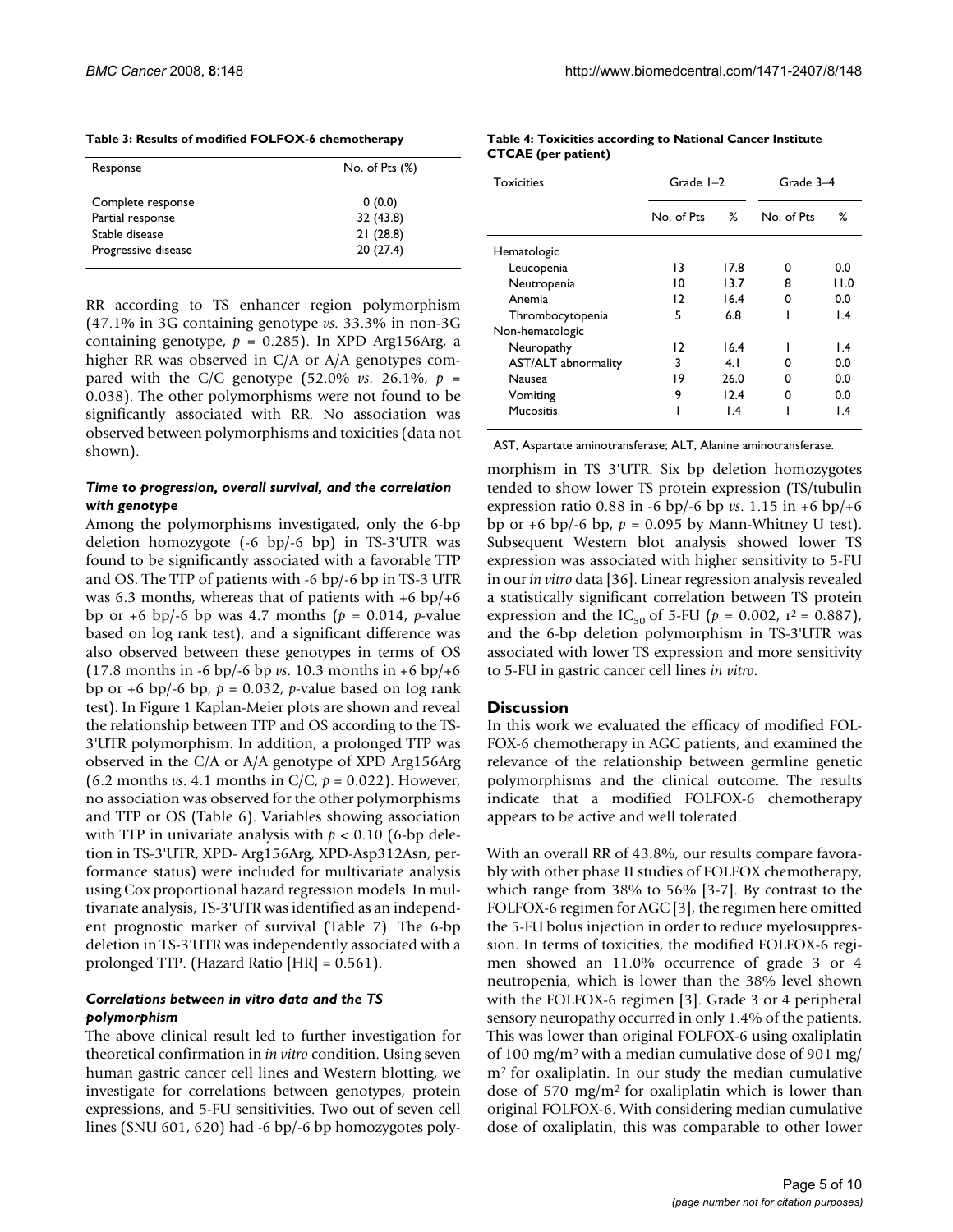|                           |                     | Overall frequency |      | Responder       |        |             |
|---------------------------|---------------------|-------------------|------|-----------------|--------|-------------|
|                           |                     | No. of Pts        | %    | No. of Pts      | RR (%) | $p$ -value* |
| Age                       | $\leq$ 55           | 31                | 42.5 | 15              | 48.4   | 0.501       |
|                           | > 55                | 42                | 57.5 | 17              | 40.5   |             |
| Performance               | ECOG <sub>0-1</sub> | 60                | 82.2 | 28              | 46.7   | 0.295       |
|                           | ECOG <sub>2</sub>   | 13                | 17.8 | $\overline{4}$  | 30.8   |             |
| Histotype                 | Intestinal          | 47                | 67.1 | 9               | 40.4   | 0.557       |
|                           | <b>Diffuse</b>      | 23                | 32.9 | $\mathbf{H}$    | 47.8   |             |
|                           | unknown             | 3                 |      |                 |        |             |
| Disease status            | Initial stage IV    | 54                | 74.0 | 27              | 50.0   | 0.107       |
|                           | Relapsed            | 19                | 26.0 | 5               | 26.3   |             |
| TS in 5'UTR#              | 2R/2R, 2R/3C, 3C/3C | 21                | 28.8 | $\overline{7}$  | 33.3   | 0.285       |
|                           | 2R/3G, 3C/3G, 3G/3G | 51                | 69.9 | 24              | 47.1   |             |
|                           | unknown             | ı                 | 1.4  |                 |        |             |
| TS 6-bp deletion in 3'UTR | $-6/-6$             | 40                | 54.8 | 22              | 55.0   | 0.034       |
|                           | $+6/+6$ or $+6/-6$  | 33                | 45.2 | 10              | 30.3   |             |
| GSTPI-lle105Val (A105G)   | A/A                 | 44                | 60.3 | 22              | 50.0   | 0.191       |
|                           | $A/G$ or $G/G$      | 29                | 39.7 | $\overline{10}$ | 34.5   |             |
| ERCC-Asn118Asn            | C/C                 | 40                | 54.8 | 17              | 42.5   | 0.800       |
|                           | C/T or T/T          | 33                | 45.2 | 15              | 57.5   |             |
| <b>ERCC-C8092A</b>        | C/C                 | 44                | 60.3 | 18              | 40.9   | 0.535       |
|                           | C/A or A/A          | 29                | 39.7 | 4               | 48.3   |             |
| XPD-Arg156Arg             | C/C                 | 23                | 31.5 | 6               | 26.1   | 0.038       |
|                           | C/A or A/A          | 50                | 54.0 | 26              | 52.0   |             |
| XPD-Asp312Asn             | G/G                 | 8                 | 11.0 | T               | 12.5   | 0.072       |
|                           | G/A                 | 65                | 89.0 | 31              | 47.7   |             |
| XPD-Lys751Gln             | A/A                 | 62                | 84.9 | 28              | 45.2   | 0.746       |
|                           | A/C or C/C          | $\mathbf{H}$      | 15.1 | $\overline{4}$  | 36.4   |             |
| XRCCI-Arg399Gln           | G/G                 | 48                | 65.8 | 21              | 43.8   | 0.984       |
|                           | G/A or A/A          | 25                | 34.2 | $\mathbf{H}$    | 44.0   |             |

**Table 5: Response rate according to the clinical factors and the genotypes**

RR, response rate.

\**p*-value for the comparison between response rate and genotypes, based on Pearson's χ 2 test (using Fisher's exact test, if N ≤ 5).

#Analysis of the TS-5'UTR VNTR polymorphism with G/C SNP change in 3R allele carriers.

dose oxaliplatin-based regimen or omitting the 5-FU bolus [4,7]. In our study, dose modification of oxaliplatin to 85 mg/m2 was performed if the patient experienced grade 2 peripheral neuropathy and we strictly followed the protocol which permitted the initiation of chemotherapy after recovery from all toxicities less than grade 2.

In the present study, TS and XPD polymorphisms were found to be associated with RR, and these polymorphisms could be used as predictive markers. TS, the target of 5-FU, has been investigated repeatedly in various aspects to predict the response to 5-FU, in terms of polymorphism, mRNA and protein expressions [10,16]. In our study, the 6-bp deletion polymorphism in TS-3'UTR was found to be correlated with favorable clinical outcome. That means that the patients with -6 bp/-6 bp were found to have a higher RR and prolonged time to progression. TS-3'UTR plays a role as a post transcriptional regulator, mainly by controlling mRNA stability and/or translational efficiency. The 6-bp deletion in TS-3'UTR reduces mRNA stability and lowers intratumoral TS mRNA levels [18]. A reduced level of TS mRNA might also lead to a lower TS protein expression, and make tumors more sensitive to 5- FU based chemotherapy [13,36,37]. Previous studies in colorectal cancer provide strong evidence that a lower TS expression appears to be associated with a higher RR and prolonged survival with 5-FU based chemotherapy [11,13,14]. These findings are supported by *in vitro* data that -6 bp/-6 bp in TS-3'UTR affect to lower TS expression and higher sensitivity to 5-FU in gastric cancer cell lines. In gastric cancer, we confirmed that a 6-bp deletion is associated with better clinical outcome in homogenous patients treated with a first line modified FOLFOX-6 regimen.

However, some studies conducted in Western countries [25,26] failed to find a correlation between the 6-bp deletion polymorphism and 5-FU sensitivity in gastric cancer, while our results are concordant with those of another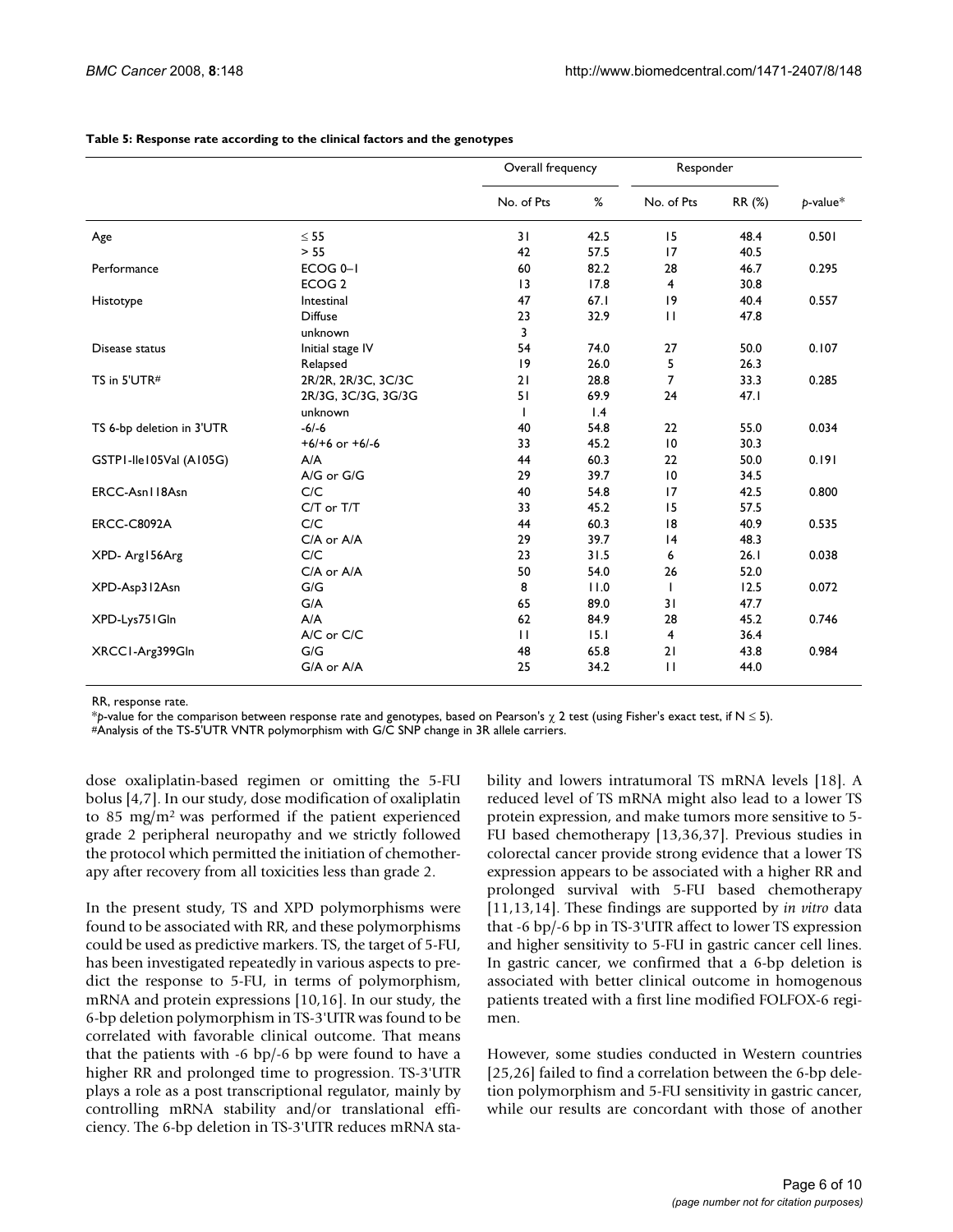|                              |                         | Time to progression |       |                 | Overall survival |                 |       |                 |             |
|------------------------------|-------------------------|---------------------|-------|-----------------|------------------|-----------------|-------|-----------------|-------------|
|                              |                         | Median TTP (Mo)*    | HR#   | 95% CI          | $b$ -value#      | Median OS (Mo)* | HR#   | 95% CI          | $b$ -value# |
| Age                          | $\leq 55$               | 5.6                 | 1.000 |                 | 0.485            | 11.9            | 1.000 |                 | 0.146       |
|                              | > 55                    | 5.0                 | 0.840 | $0.514 - 1.371$ |                  | 10.8            | 1.610 | 0.847-3.060     |             |
| Performance                  | ECOG <sub>0-1</sub>     | 6.0                 | 1.000 |                 | 0.042            | 12.6            | 1.000 |                 | 0.124       |
|                              | ECOG <sub>2</sub>       | 3.7                 | 1.892 | $1.022 - 3.501$ |                  | 10.0            | 1.722 | $0.862 - 3.441$ |             |
| Histotype                    | Intestinal              | 6.1                 | 1.000 |                 | 0.495            | 14.5            | 1.000 |                 | 0.392       |
|                              | <b>Diffuse</b>          | 5.6                 | 1.197 | $0.714 - 2.009$ |                  | 10.8            | 1.337 | $0.687 - 2.602$ |             |
| Disease status               | Initial stage IV        | 5.6                 | 1.000 |                 | 0.362            | 12.6            | 1.000 |                 | 0.903       |
|                              | Relapsed                | 6.0                 | 1.288 | $0.748 - 2.219$ |                  | 10.8            | 0.959 | $0.489 - 1.881$ |             |
| <b>TS 5'UTR</b>              | 2R/2R, 2R/3C, 3C/<br>3C | 5.6                 | 1.000 |                 | 0.781            | 10.8            | 1.000 |                 | 0.244       |
|                              | 2R/3G, 3C/3G,<br>3G/3G  | 6.1                 | 0.781 | $0.415 - 1.470$ |                  | 17.4            | 0.669 | $0.340 - 1.316$ |             |
| TS 6-bp deletion<br>in 3'UTR | $+6/+6$ or $+6/-6$      | 4.7                 | 1.000 |                 | 0.033            | 10.3            | 1.000 |                 | 0.046       |
|                              | $-6/-6$                 | 6.3                 | 0.572 | $0.342 - 0.956$ |                  | 17.8            | 0.536 | $0.291 - 0.988$ |             |
| GSTPI-lle105Val              | A/A                     | 6.0                 | 1.000 |                 | 0.398            | 11.9            | 1.000 |                 | 0.621       |
|                              | $A/G$ or $G/G$          | 6.3                 | 1.243 | $0.750 - 2.061$ |                  | 14.5            | 0.621 | $0.452 - 1.606$ |             |
| ERCC-Asn118Asn               | C/C                     | 6.2                 | 1.000 |                 | 0.433            | 14.5            | 1.000 |                 | 0.472       |
|                              | C/T or T/T              | 5.0                 | 0.822 | $0.503 - 1.342$ |                  | 11.9            | 1.251 | 0.680-2.302     |             |
| <b>ERCC-C8092A</b>           | C/C                     | 6.1                 | 1.000 |                 | 0.826            | 17.8            | 1.000 |                 | 0.326       |
|                              | C/A or A/A              | 5.6                 | 0.945 | $0.569 - 1.568$ |                  | 11.4            | 1.356 | 0.739-2.490     |             |
| XPD-Arg156Arg                | C/C                     | 4.1                 | 1.000 |                 | 0.022            | 10.5            | 1.000 |                 | 0.355       |
|                              | C/A or A/A              | 6.2                 | 0.533 | $0.311 - 0.913$ |                  | 14.5            | 0.738 | $0.367 - 1.405$ |             |
| XPD-Asp312Asn                | G/G                     | 6.1                 | 1.000 |                 | 0.084            | 14.0            | 1.000 |                 | 0.673       |
|                              | G/A                     | 3.5                 | 1.942 | $0.914 - 4.129$ |                  | 10.8            | 0.800 | $0.283 - 2.256$ |             |
| XPD-Lys751Gln                | A/A                     | 6.1                 | 1.000 |                 | 0.693            | 12.6            | 1.000 |                 | 0.173       |
|                              | A/C or C/C              | 4.6                 | 0.872 | $0.440 - 1.725$ |                  | Not reached     | 0.488 | $0.174 - 1.369$ |             |
| <b>XRCCI-</b><br>Arg399Gln   | G/G                     | 6.1                 | 1.000 |                 | 0.744            | 15.3            | 1.000 |                 | 0.160       |
|                              | G/A or A/A              | 5.9                 | 1.090 | $0.649 - 1.832$ |                  | 10.3            | 1.575 | $0.835 - 2.971$ |             |

#### **Table 6: Comparison of TTP and OS according to the clinical factors and genotypes**

Mo, months; HR, hazard ratio; CI, confidence interval.

\* By Kaplan-Meier analysis

#By Cox proportional hazard regression model, adjusted for performance

Note: If the hazard ratio is greater than 1, the hazard ratio can be thought of as the average increased risk of progression, or death at any point in time, compared with the reference group (described above line).

#### **Table 7: Clinical factors and genotypes influencing survival in multivariate analyses**

|                              | TTP                    |         | OS                     |         |  |
|------------------------------|------------------------|---------|------------------------|---------|--|
|                              | <b>HR (95%CI)</b>      | b-value | <b>HR (95%CI)</b>      | p-value |  |
| TS 6-bp deletion in 3'UTR    | $0.561(0.331 - 0.950)$ | 0.032   | $0.553(0.285 - 1.072)$ | 0.079   |  |
| XPD-Arg156Arg                | $0.705(0.407 - 1.220)$ | 0.210   | $0.923(0.456 - 1.867)$ | 0.823   |  |
| XPD-Asp312Asn                | $1.956(0.902 - 4.240)$ | 0.089   | $0.802(0.281 - 2.286)$ | 0.679   |  |
| Performance (ECOG 0-1 vs. 2) | $1.973(1.034 - 3.762)$ | 0.073   | $1.638(0.816 - 3.288)$ | 0.165   |  |

study conducted in an Asian [38]. One possible explanation for this contradictory result is ethnic difference.

Caucasian patients had higher proportion of favorable 2R/2R genotype (16.0% to 26.4%) [26,39,40], lower proportion of unfavorable 3R/3R or 3G containing genotypes

in 5'UTR (28.8% to 39.2%) [26,34,40] and lower proportion of favorable -6 bp/-6 bp in 3'UTR (7.8% to 22.0%) [18,26,34,40]. In contrast, Asian patients showed lower proportion of favorable 2R/2R (0.0% to 6.0%) [34,41] higher proportion of unfavorable 3R/3R (66.4% to 72.3%) [34,42] and higher proportion of favorable -6 bp/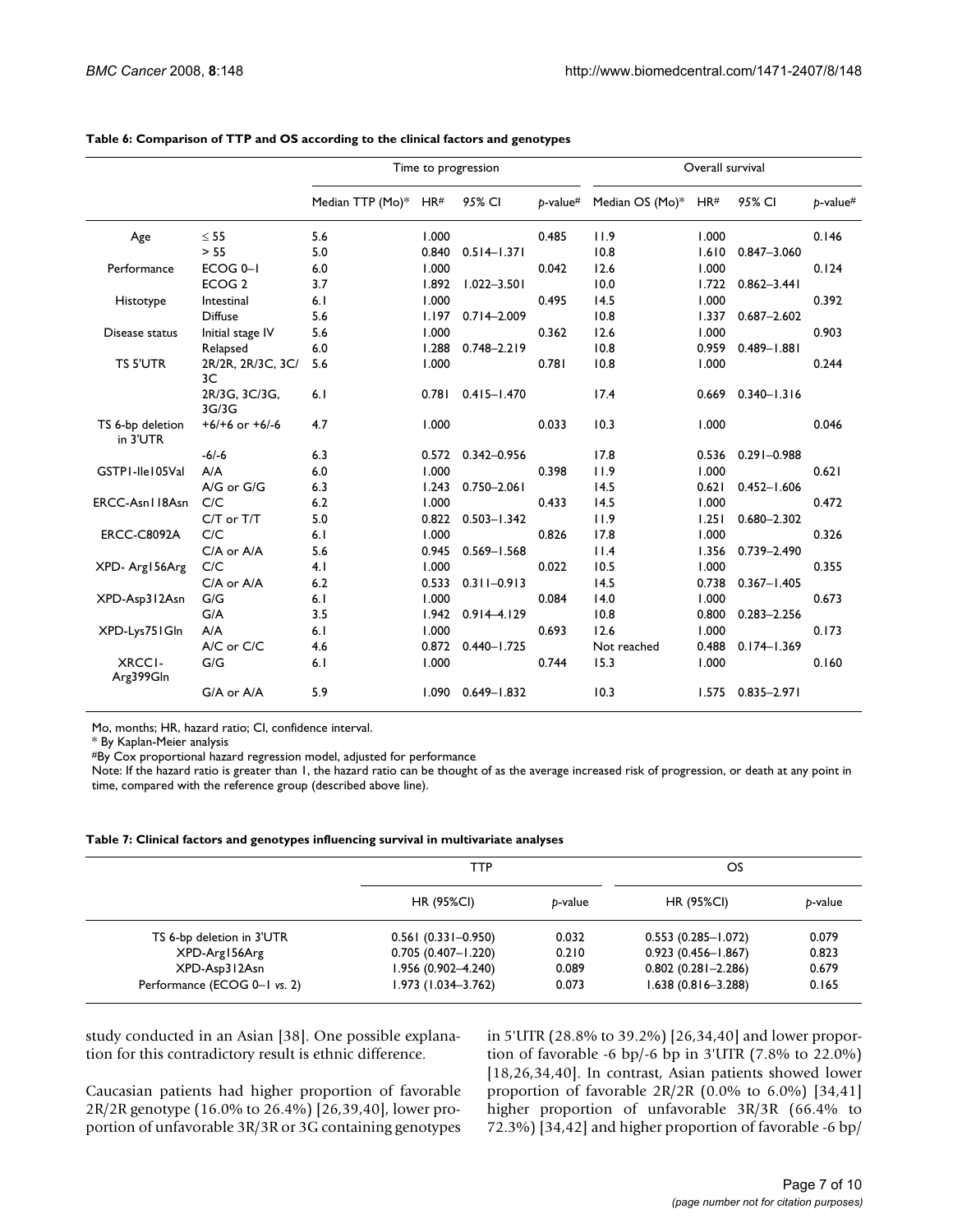

Kaplan-Meier plots of TTP and OS, according to **Figure 1** 6-bp deletion polymorphism in 3'UTR of TS

**Kaplan-Meier plots of TTP and OS, according to 6-bp deletion polymorphism in 3'UTR of TS.** The 6-bp deletion homozygote (-6 bp/-6 bp) was significantly associated with prolonged TTP (6.3 months *vs.* 4.7 months in +6 bp/+6 bp or +6 bp/ -6 bp, *p* = 0.014) and OS (17.8 months vs. 10.3 months in +6 bp/+6 bp or +6 bp/-6 bp, *p* = 0.032).

-6 bp (36.4% to 56.0%) [18,34,38]. These differences between favorable and unfavorable genotype frequencies might make different results according to ethnic diversity.

The clinical influence of TS polymorphism in 5-FU based chemotherapy are often controversial because of different clinical settings (adjuvant *vs*. palliative), tumor type (colon *vs*. gastric cancer), and different 5-FU infusion times [16,25,26,39,42-45]. These experimental variables should be considered when interpreting predictive values of the TS polymorphism.

Another factor to be taken into consideration is the possible impact on outcome of other drugs combined with 5- FU. Even antitumor activity of 5-FU may be decreased by TS polymorphism, another combined drug might compensate the decreased antitumor activity and make sufficient tumor response. This would make the meaningful polymorphism in single agent protocol less significant in combination regimens [46]. Thus this could account for the differing results with prior reports. A meta-analysis could perhaps provide some clarity in this area.

XPD (also known as ERCC2) encodes DNA helicase, which is a member of the nuclear excision repair pathway and plays a role in repairing platinum-DNA adducts. The C/C genotype of XPD-Arg156Arg SNP showed lower RR than C/A or A/A genotype  $(26.1\% \text{ vs. } 52.0\%, \text{ p} = 0.038)$ and shorter TTP (4.1 months *vs*. 6.2 months, *p* = 0.022). The lower RR with a modified FOLFOX-6 chemotherapy

might result from the tendency that the C/C genotype of XPD- Arg156Arg had a higher DNA repair capacity than C/ A or A/A genotype [32]. However, it did not affect to prolongation of survival. The other polymorphisms examined failed to show any relation with clinical outcome.

In the presented study, we analyzed germline genotype. Hence the correlation between germline genotype from peripheral blood and somatic genotype from tumor tissues should be considered. Few studies focused on comparing both genotypes. In terms of 28-bp repeat polymorphism, tumor specific loss of heterozygosity at the TS locus has been reported [47]. In contrast, some studies have reported that there is no difference in TS ER polymorphism between genotypes of tumor and normal tissues in gastric [41] and colorectal cancer [40].

Herein, we presume that germline genotypes are nearly identical to somatic genotypes, even though it might not always reflect the tumor genotype. However, germline genotypes determined from peripheral blood mononuclear cells have many strong points. The germline genotypes offer the better clinical accessibility and applicability, compared to tumor tissue DNA or mRNA, which present difficulties in obtaining and handling samples. In our results, germline genotypes, which were obtained by simple blood test, have shown a good association with the clinical outcome and are easily interpreted. In this phase II study, the small sample size  $(n = 73)$  might remains a limitation to clarify the role of polymorphism.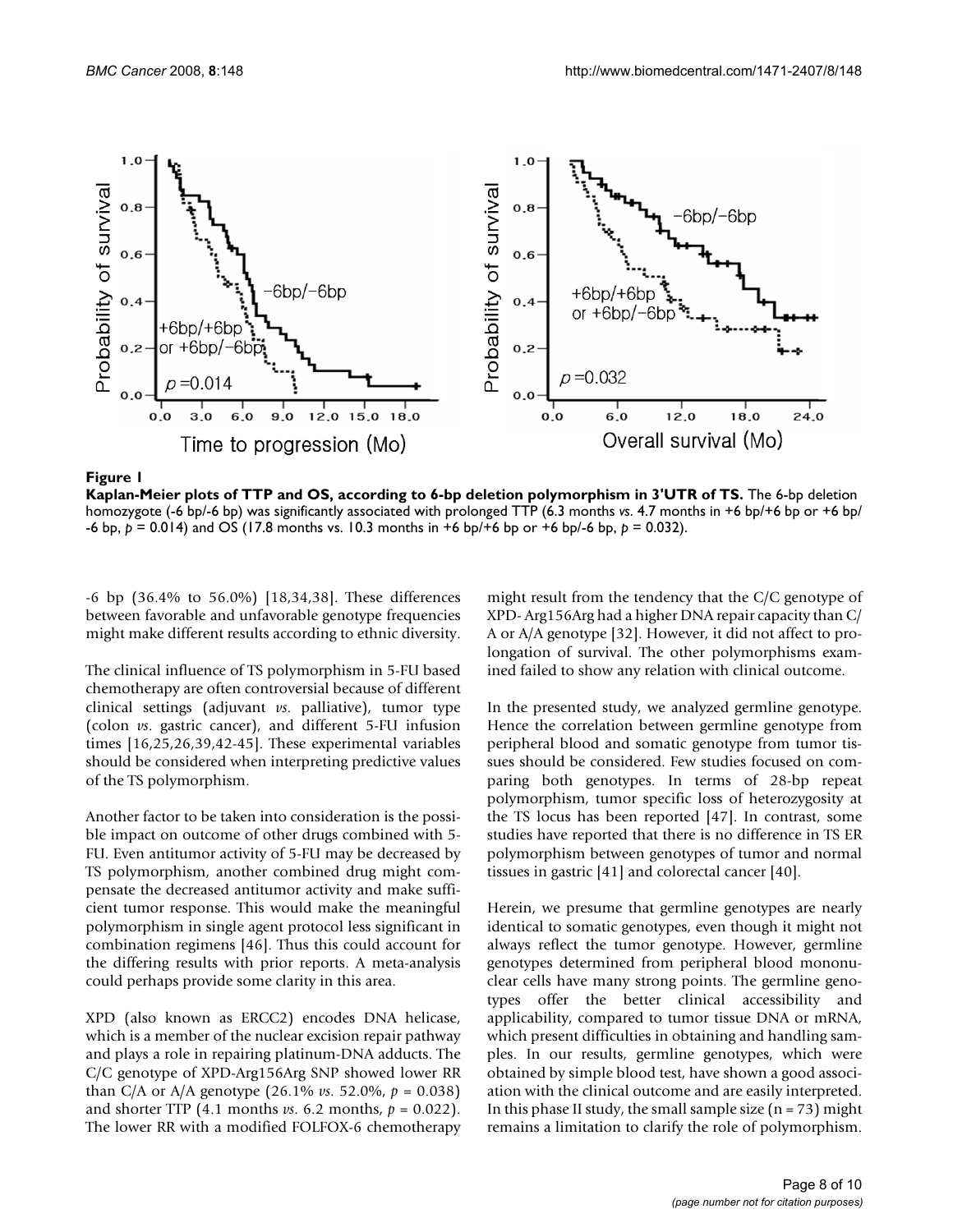However, our patient population was considerably homogeneous in terms of ethnicity and chemotherapeutic regimen, and this protocol was prospective.

# **Conclusion**

We found that modified FOLFOX-6 chemotherapy appears to be effective. A 6-bp deletion homozygote of TS-3'UTR was found to be a predictive marker of the response and was also found to be associated with a prolonged TTP in AGC patients on modified FOLFOX-6 chemotherapy. Moreover, our results suggest that germline genetic polymorphisms of TS and XPD may be useful candidates for a pharmacogenomic prediction of the response to modified FOLFOX-6 chemotherapy in AGC. Alternative treatment other than 5-FU or platinum based therapy should be considered for the patients who have unfavorable genotype. We conclude that testing for the TS-3'UTR 6-bp deletion and XPD polymorphisms might be a candidate pharmacogenomic factors to be explored in the future larger scale study to identify the gastric cancer patients who might benefit from 5-FU based first line chemotherapy.

# **Competing interests**

The authors declare that they have no competing interests.

# **Authors' contributions**

BK collected the data, performed the statistical analysis and drafted the manuscript. S–AI designed the concept of this study, performed the statistical analysis with interpretation and approved the final manuscript. S–WH performed the statistical analysis and critically revised the manuscript. HSH carried out the genotyping and management of the samples. D–YO, JHK, S–HL, D–WK, T–YK, DSH and Y–JB performed the chemotherapy for patients and revised the manuscript. All authors read and approved the final manuscript.

# **Acknowledgements**

This study was supported in part by a grant from the National R&D Program for Cancer Control, Ministry of Health & Welfare, Republic of Korea (06203000-1) and a grant from the Korean Health 21 R&D Project, Ministry of Health & Welfare, Republic of Korea (03-PJ10-PG13-GD01-0002). We appreciate statistical consultation provided by the Medical Research Collaborating Center at the Seoul National University College of Medicine/the Seoul National University Hospital. We also thank Dr Stubbs, English editor of *BioMed Proofreading* for his assistance. This study was presented in part at the 41st Annual Meeting of the American Society of Clinical Oncology, Orlando, FL, May 13th-17th, 2005.

#### **References**

- 1. Wohrer SS, Raderer M, Hejna M: **[Palliative chemotherapy for](http://www.ncbi.nlm.nih.gov/entrez/query.fcgi?cmd=Retrieve&db=PubMed&dopt=Abstract&list_uids=15520058) [advanced gastric cancer.](http://www.ncbi.nlm.nih.gov/entrez/query.fcgi?cmd=Retrieve&db=PubMed&dopt=Abstract&list_uids=15520058)** *Ann Oncol* 2004, **15:**1585-95.
- Kim NK, Park YS, Heo DS, Suh C, Kim SY, Park KC, Kang YK, Shin DB, Kim HT, Kim HJ: **[A phase III randomized study of 5-fluor](http://www.ncbi.nlm.nih.gov/entrez/query.fcgi?cmd=Retrieve&db=PubMed&dopt=Abstract&list_uids=8508349)[ouracil and cisplatin vs 5-fluorouracil, doxorubicin, and mito](http://www.ncbi.nlm.nih.gov/entrez/query.fcgi?cmd=Retrieve&db=PubMed&dopt=Abstract&list_uids=8508349)mycin C vs 5-fluorouracil alone in the treatment of advanced [gastric cancer.](http://www.ncbi.nlm.nih.gov/entrez/query.fcgi?cmd=Retrieve&db=PubMed&dopt=Abstract&list_uids=8508349)** *Cancer* 1993, **71:**3813-8.
- 3. Louvet C, André T, Tigaud JM, Gamelin E, Douillard JY, Brunet R, François E, Jacob JH, Levoir D, Taamma A, Rougier P, Cvitkovic E, de Gramont A: **[Phase II study of oxaliplatin, fluorouracil, and foli](http://www.ncbi.nlm.nih.gov/entrez/query.fcgi?cmd=Retrieve&db=PubMed&dopt=Abstract&list_uids=12454110)[nic acid in locally advanced or metastatic gastric cancer](http://www.ncbi.nlm.nih.gov/entrez/query.fcgi?cmd=Retrieve&db=PubMed&dopt=Abstract&list_uids=12454110) [patients.](http://www.ncbi.nlm.nih.gov/entrez/query.fcgi?cmd=Retrieve&db=PubMed&dopt=Abstract&list_uids=12454110)** *J Clin Oncol* 2002, **20:**4543-8.
- 4. Al-Batran SE, Atmaca A, Hegewisch-Becker S, Jaeger D, Hahnfeld S, Rummel MJ, Seipelt G, Rost A, Orth J, Knuth A, Jaeger E: **[Phase II](http://www.ncbi.nlm.nih.gov/entrez/query.fcgi?cmd=Retrieve&db=PubMed&dopt=Abstract&list_uids=14966088) [trial of biweekly infusional fluorouracil, folinic acid, and oxali](http://www.ncbi.nlm.nih.gov/entrez/query.fcgi?cmd=Retrieve&db=PubMed&dopt=Abstract&list_uids=14966088)[platin in patients with advanced gastric cancer.](http://www.ncbi.nlm.nih.gov/entrez/query.fcgi?cmd=Retrieve&db=PubMed&dopt=Abstract&list_uids=14966088)** *J Clin Oncol* 2004, **22:**658-63.
- 5. Chao Y, Yeh KH, Chang CJ, Chen LT, Chao TY, Wu MF, Chang CS, Chang JY, Chung CY, Kao WY, Hsieh RK, Cheng AL: **[Phase II study](http://www.ncbi.nlm.nih.gov/entrez/query.fcgi?cmd=Retrieve&db=PubMed&dopt=Abstract&list_uids=15226770) [of weekly oxaliplatin and 24-h infusion of high-dose 5-fluor](http://www.ncbi.nlm.nih.gov/entrez/query.fcgi?cmd=Retrieve&db=PubMed&dopt=Abstract&list_uids=15226770)ouracil and folinic acid in the treatment of advanced gastric [cancer.](http://www.ncbi.nlm.nih.gov/entrez/query.fcgi?cmd=Retrieve&db=PubMed&dopt=Abstract&list_uids=15226770)** *Br J Cancer* 2004, **91:**453-8.
- 6. De Vita F, Orditura M, Matano E, Bianco R, Carlomagno C, Infusino S, Damiano V, Simeone E, Diadema MR, Lieto E, Castellano P, Pepe S, De Placido S, Galizia G, Di Martino N, Ciardiello F, Catalano G, Bianco AR: **[A phase II study of biweekly oxaliplatin plus infu](http://www.ncbi.nlm.nih.gov/entrez/query.fcgi?cmd=Retrieve&db=PubMed&dopt=Abstract&list_uids=15856038)[sional 5-fluorouracil and folinic acid \(FOLFOX-4\) as first-line](http://www.ncbi.nlm.nih.gov/entrez/query.fcgi?cmd=Retrieve&db=PubMed&dopt=Abstract&list_uids=15856038) [treatment of advanced gastric cancer patients.](http://www.ncbi.nlm.nih.gov/entrez/query.fcgi?cmd=Retrieve&db=PubMed&dopt=Abstract&list_uids=15856038)** *Br J Cancer* 2005, **92:**1644-9.
- 7. Lordick F, Lorenzen S, Stollfuss J, Vehling-Kaiser U, Kullmann F, Hentrich M, Zumschlinge R, Dietzfelbinger H, Thoedtmann J, Hennig M, Seroneit T, Bredenkamp R, Duyster J, Peschel C: **[Phase II study of](http://www.ncbi.nlm.nih.gov/entrez/query.fcgi?cmd=Retrieve&db=PubMed&dopt=Abstract&list_uids=16012522) [weekly oxaliplatin plus infusional fluorouracil and folinic acid](http://www.ncbi.nlm.nih.gov/entrez/query.fcgi?cmd=Retrieve&db=PubMed&dopt=Abstract&list_uids=16012522) (FUFOX regimen) as first-line treatment in metastatic gas[tric cancer.](http://www.ncbi.nlm.nih.gov/entrez/query.fcgi?cmd=Retrieve&db=PubMed&dopt=Abstract&list_uids=16012522)** *Br J Cancer* 2005, **93:**190-4.
- 8. Evans WE, Relling MV: **[Pharmacogenomics: translating func](http://www.ncbi.nlm.nih.gov/entrez/query.fcgi?cmd=Retrieve&db=PubMed&dopt=Abstract&list_uids=10521338)[tional genomics into rational therapeutics.](http://www.ncbi.nlm.nih.gov/entrez/query.fcgi?cmd=Retrieve&db=PubMed&dopt=Abstract&list_uids=10521338)** *Science* 1999, **286:**487-91.
- 9. Marsh S, McLeod HL: **[Cancer pharmacogenetics.](http://www.ncbi.nlm.nih.gov/entrez/query.fcgi?cmd=Retrieve&db=PubMed&dopt=Abstract&list_uids=14710198)** *Br J Cancer* 2004, **90:**8-11.
- 10. Longley DB, Harkin DP, Johnston PG: **[5-fluorouracil: mechanisms](http://www.ncbi.nlm.nih.gov/entrez/query.fcgi?cmd=Retrieve&db=PubMed&dopt=Abstract&list_uids=12724731) [of action and clinical strategies.](http://www.ncbi.nlm.nih.gov/entrez/query.fcgi?cmd=Retrieve&db=PubMed&dopt=Abstract&list_uids=12724731)** *Nat Rev Cancer* 2003, **3:**330-8.
- 11. Johnston PG, Lenz HJ, Leichman CG, Danenberg KD, Allegra CJ, Danenberg PV, Leichman L: **[Thymidylate synthase gene and pro](http://www.ncbi.nlm.nih.gov/entrez/query.fcgi?cmd=Retrieve&db=PubMed&dopt=Abstract&list_uids=7882343)[tein expression correlate and are associated with response](http://www.ncbi.nlm.nih.gov/entrez/query.fcgi?cmd=Retrieve&db=PubMed&dopt=Abstract&list_uids=7882343) to 5-fluorouracil in human colorectal and gastric tumors.** *Cancer Res* 1995, **55:**1407-12.
- 12. Leichman L, Lenz HJ, Leichman CG, Groshen S, Danenberg K, Baranda J, Spears CP, Boswell W, Silberman H, Ortega A: **[Quantita](http://www.ncbi.nlm.nih.gov/entrez/query.fcgi?cmd=Retrieve&db=PubMed&dopt=Abstract&list_uids=7577041)[tion of intratumoral thymidylate synthase expression pre](http://www.ncbi.nlm.nih.gov/entrez/query.fcgi?cmd=Retrieve&db=PubMed&dopt=Abstract&list_uids=7577041)dicts for resistance to protracted infusion of 5-fluorouracil and weekly leucovorin in disseminated colorectal cancers: [preliminary report from an ongoing trial.](http://www.ncbi.nlm.nih.gov/entrez/query.fcgi?cmd=Retrieve&db=PubMed&dopt=Abstract&list_uids=7577041)** *Eur J Cancer* 1995, **31A:**1306-10.
- 13. Shirota Y, Stoehlmacher J, Brabender J, Xiong YP, Uetake H, Danenberg KD, Groshen S, Tsao-Wei DD, Danenberg PV, Lenz HJ: **[ERCC1](http://www.ncbi.nlm.nih.gov/entrez/query.fcgi?cmd=Retrieve&db=PubMed&dopt=Abstract&list_uids=11731512) [and thymidylate synthase mRNA levels predict survival for](http://www.ncbi.nlm.nih.gov/entrez/query.fcgi?cmd=Retrieve&db=PubMed&dopt=Abstract&list_uids=11731512) colorectal cancer patients receiving combination oxaliplatin [and fluorouracil chemotherapy.](http://www.ncbi.nlm.nih.gov/entrez/query.fcgi?cmd=Retrieve&db=PubMed&dopt=Abstract&list_uids=11731512)** *J Clin Oncol* 2001, **19:**4298-304.
- 14. Popat S, Matakidou A, Houlston RS: **[Thymidylate synthase](http://www.ncbi.nlm.nih.gov/entrez/query.fcgi?cmd=Retrieve&db=PubMed&dopt=Abstract&list_uids=14752076) [expression and prognosis in colorectal cancer: a systematic](http://www.ncbi.nlm.nih.gov/entrez/query.fcgi?cmd=Retrieve&db=PubMed&dopt=Abstract&list_uids=14752076) [review and meta-analysis.](http://www.ncbi.nlm.nih.gov/entrez/query.fcgi?cmd=Retrieve&db=PubMed&dopt=Abstract&list_uids=14752076)** *J Clin Oncol* 2004, **22:**529-36.
- 15. Ulrich CM, Bigler J, Velicer CM, Greene EA, Farin FM, Potter JD: **[Searching expressed sequence tag databases: discovery and](http://www.ncbi.nlm.nih.gov/entrez/query.fcgi?cmd=Retrieve&db=PubMed&dopt=Abstract&list_uids=11142426) confirmation of a common polymorphism in the thymidylate [synthase gene.](http://www.ncbi.nlm.nih.gov/entrez/query.fcgi?cmd=Retrieve&db=PubMed&dopt=Abstract&list_uids=11142426)** *Cancer Epidemiol Biomarkers Prev* 2000, **9(12):**1381-5.
- 16. Pullarkat ST, Stoehlmacher J, Ghaderi V, Xiong YP, Ingles SA, Sherrod A, Warren R, Tsao-Wei D, Groshen S, Lenz HJ: **[Thymidylate syn](http://www.ncbi.nlm.nih.gov/entrez/query.fcgi?cmd=Retrieve&db=PubMed&dopt=Abstract&list_uids=11913730)[thase gene polymorphism determines response and toxicity](http://www.ncbi.nlm.nih.gov/entrez/query.fcgi?cmd=Retrieve&db=PubMed&dopt=Abstract&list_uids=11913730) [of 5-FU chemotherapy.](http://www.ncbi.nlm.nih.gov/entrez/query.fcgi?cmd=Retrieve&db=PubMed&dopt=Abstract&list_uids=11913730)** *Pharmacogenomics J* 2001, **1:**65-70.
- 17. Chen J, Hunter DJ, Stampfer MJ, Kyte C, Chan W, Wetmur JG, Mosig R, Selhub J, Ma J: **[Polymorphism in the thymidylate synthase](http://www.ncbi.nlm.nih.gov/entrez/query.fcgi?cmd=Retrieve&db=PubMed&dopt=Abstract&list_uids=14578129) [promoter enhancer region modifies the risk and survival of](http://www.ncbi.nlm.nih.gov/entrez/query.fcgi?cmd=Retrieve&db=PubMed&dopt=Abstract&list_uids=14578129) [colorectal cancer.](http://www.ncbi.nlm.nih.gov/entrez/query.fcgi?cmd=Retrieve&db=PubMed&dopt=Abstract&list_uids=14578129)** *Cancer Epidemiol Biomarkers Prev* 2003, **12:**958-62.
- 18. Mandola MV, Stoehlmacher J, Zhang W, Groshen S, Yu MC, Iqbal S, Lenz HJ, Ladner RD: **[A 6 bp polymorphism in the thymidylate](http://www.ncbi.nlm.nih.gov/entrez/query.fcgi?cmd=Retrieve&db=PubMed&dopt=Abstract&list_uids=15115918) [synthase gene causes message instability and is associated](http://www.ncbi.nlm.nih.gov/entrez/query.fcgi?cmd=Retrieve&db=PubMed&dopt=Abstract&list_uids=15115918) [with decreased intratumoral TS mRNA levels.](http://www.ncbi.nlm.nih.gov/entrez/query.fcgi?cmd=Retrieve&db=PubMed&dopt=Abstract&list_uids=15115918)** *Pharmacogenetics* 2004, **14:**319-27.
- 19. Kawakami K, Watanabe G: **[Identification and functional analysis](http://www.ncbi.nlm.nih.gov/entrez/query.fcgi?cmd=Retrieve&db=PubMed&dopt=Abstract&list_uids=14522928) [of single nucleotide polymorphism in the tandem repeat](http://www.ncbi.nlm.nih.gov/entrez/query.fcgi?cmd=Retrieve&db=PubMed&dopt=Abstract&list_uids=14522928)**